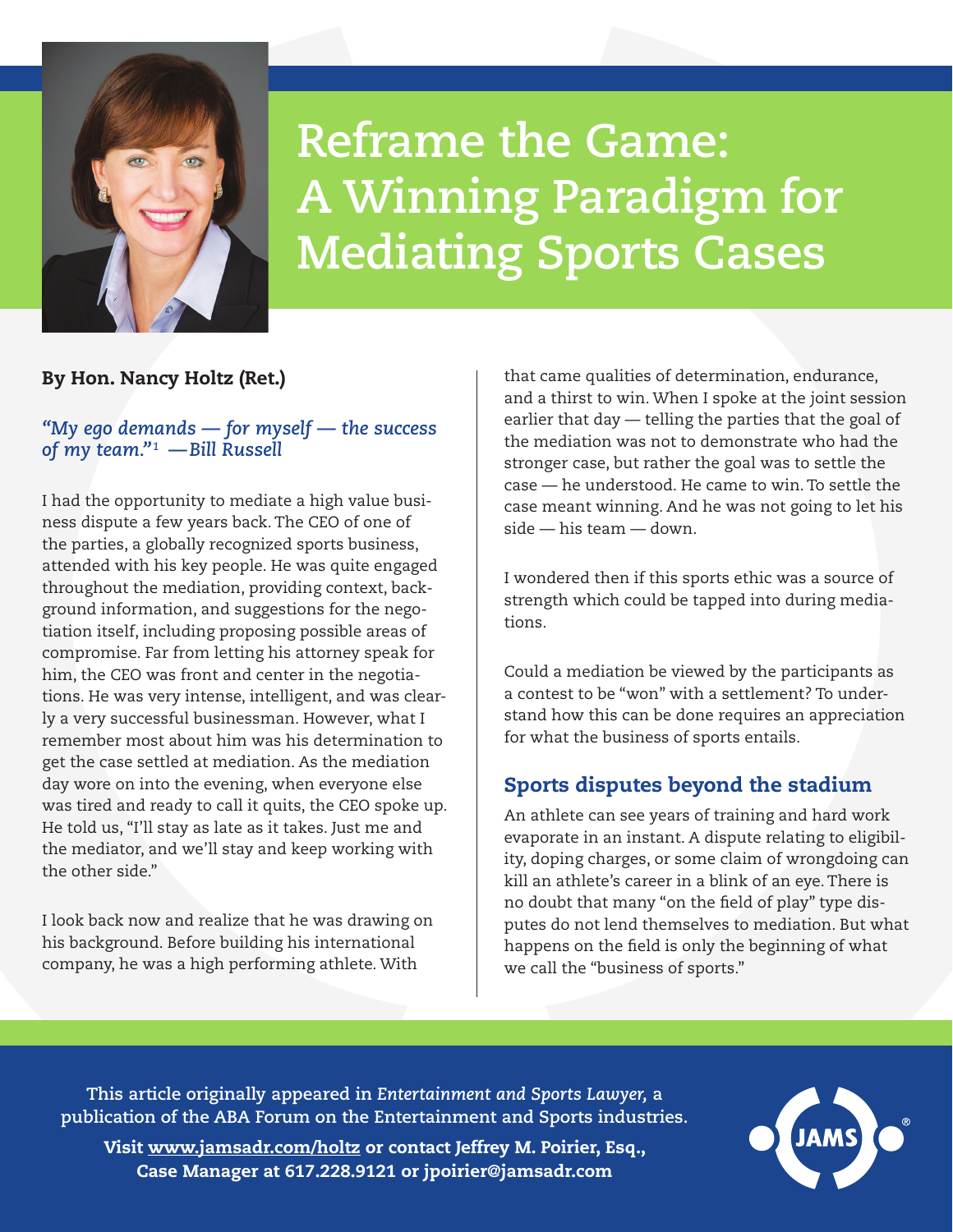It's not just about the athletes. Sports is a multi-billion-dollar industry. Globally, sports represents more than 3% of world trade.<sup>2</sup> In the last edition of Entertainment and Sports Lawyer, Jeremy Evans notes that Fox pays \$500 million per year to air Major League Baseball games, ESPN pays \$1.9 billion per year to air Monday Night Football games, and SkySports pays \$1.22 billion per year to air Premier League soccer games. That is not to mention that in 2014, the total merchandise sales figure from purchases by sports fans was \$12.8 billion. And as Evans points out, this does not include other royalty and licensing agreements. These estimates also do not capture revenue from special events like All Star Games, Super Bowls, concerts and conventions; nor does this include third party revenue, such as advertising and sponsorships, as well as naming rights for a stadium.3

So, when thinking about "sports disputes," these disputes are not limited to simply those related to eligibility questions, doping charges, suspension and fines, or grievances arising out of the league rules or collective bargaining agreement. Sports disputes can involve ticket sales, venues, broadcasting rights, merchandising, video games, fantasy leagues, sponsorships, and endorsements. With increased television coverage, as well as an increase in leisure time, the numbers keep growing — including salaries. The athletes themselves have become celebrities, making sports now part of the world-wide entertainment industry.4

As for how and where these disputes get resolved, they are not always contained within the confines of an arbitration mandated by the terms of a collective bargaining agreement between players and the league owners, e.g. the NFL, the NHL. Other institutions also have arbitration provisions, such as the Court of Arbitration for Sport (CAS), United States Olympic Committee (USOC), and Federation Internationale de Football Association (FIFA). But sports cases are not always arbitrated in the low key confidential venue of an arbitration room. There are claims of breach of contract, rights of publicity, trademark infringement or dilution, defamation, and a host of other claims between and among any number of stakeholders in the sports

industry: the players, the leagues, the owners, the venues, the concessions, the broadcasters, the sponsors, and even the fans. These types of disputes, in the very public forum of the court system, can be splashed across the headlines of the local, national, and even international media. On top of that, a case can live on with social media, such as Facebook, Twitter, and any number of blogs. When a sports dispute arises, the level of media interest can be unpredictable and even a relatively small dispute can captivate the public's attention.

Given the high dollar value of some of the disputes, high public interest in all things sports, as well as the high pressure nature of sports, disputes are inevitable.

### For many disputes, mediation can offer a path to resolution.

A fair number of disputes are governed by the terms of a dispute resolution clause, contained in a collective bargaining agreement or in some other contract between the parties. Many dispute resolution clauses provide for arbitration as the means to resolve, although some simply identify a choice of law and venue for litigation purposes. Most dispute resolution clauses do not typically include a requirement to engage in mediation. In light of the many benefits of mediation, more than one scholarly review has suggested that, in order to encourage the parties in a sports dispute to use mediation, future collective bargaining agreements should integrate a mediation step in dispute resolution clauses as a precondition to arbitration or  $s$ uit<sup>5</sup>

For many field of play cases and similar disputes requiring an immediate — and unequivocal — decision, a quick arbitral decision is the only practical route.

Regardless of the type of dispute and venue of the dispute, most attorneys appreciate the benefits of mediation and are well familiar with its features. When any legal dispute arises, it is standard fare for most attorneys at some point — whether early on or well into the process, right up to the eve of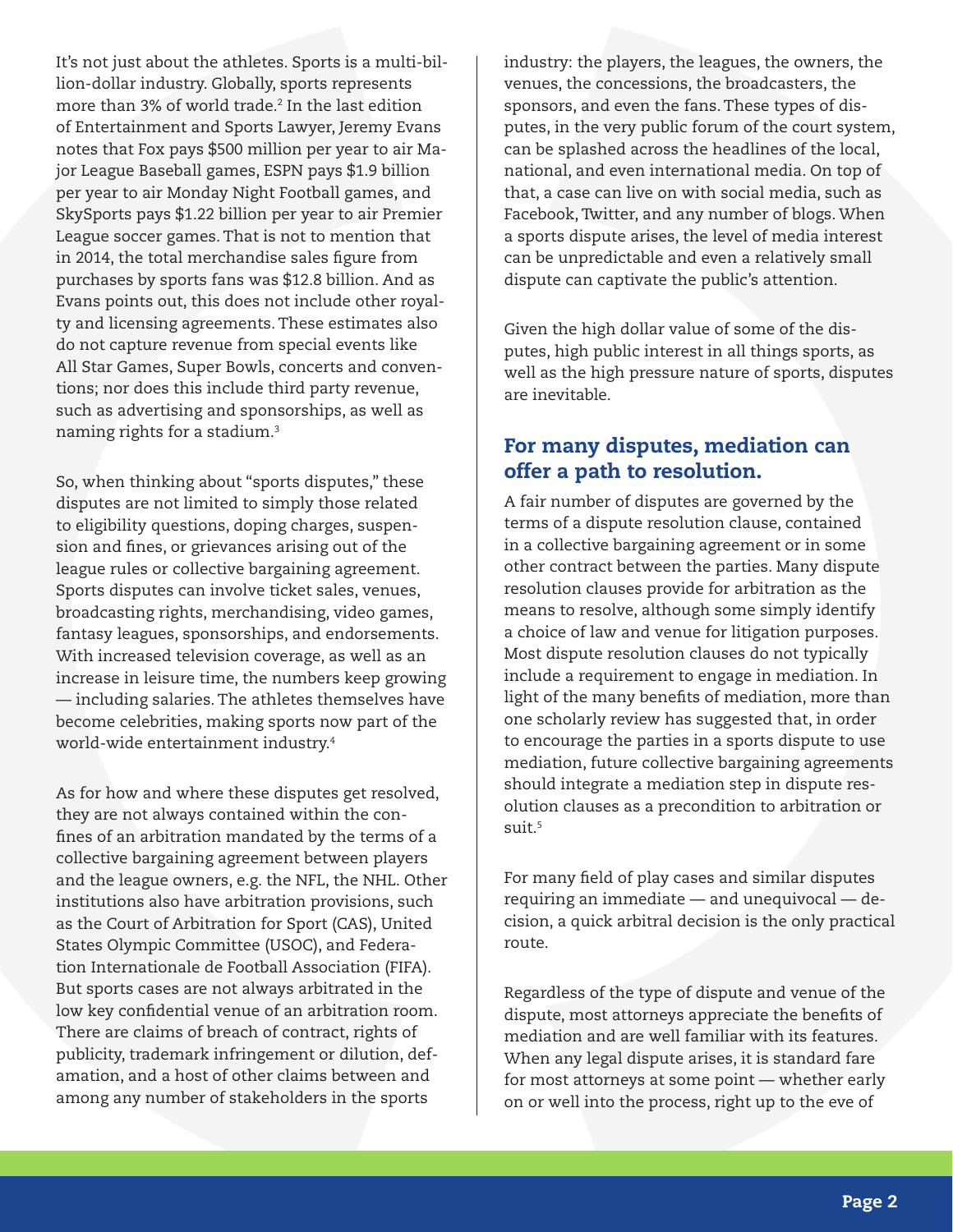an arbitration or trial—to suggest mediation. The culture of litigators is to consider the mediation avenue — regardless of whether it is mandated by contractual fiat. Attorneys will typically advise their clients about the benefits of settling rather than going all the way, looking for a win. To get that settlement, attorneys have long recognized that for their clients, mediation is a great tool. Estimates vary, but it can fairly be said that mediations end in settlement about 70 — 80% of the time, according to the American Bar Association.6 A study of Fortune 1000 companies revealed that mediation was the preferred method of dispute resolution above all others. The reasons given focused on time and cost savings, control over the issues to be resolved, the process and general satisfaction.7

Almost all litigants find the legal process to be difficult, intrusive, and fraught with risk and uncertainty. Beyond the benefits of time, cost savings, and speed of resolution, mediation offers many other intangible benefits, like closure and finality.

Some of the advantages of mediation are particularly appealing in a sports case. A quick resolution can be invaluable to the shared financial interests of all the parties. For example, during the NFL lockout in 2011, as the season approached, both sides saw a loss of shared revenue looming. It was estimated that the revenue for each week of the preseason was approximately \$200 million. With that much on the line, there was huge pressure and motivation to settle.<sup>8</sup>

Another advantage of a mediated settlement well suited to sports disputes is confidentiality. Many disputes spill out into the press resulting in both sides exchanging damaging barbs. This damage is not restricted to the relationship between the parties. Given the huge public interest when there is a dispute, such as a lockout, a confidential resolution can be very appealing. A mediated settlement kept confidential is a much better choice when facing potentially negative publicity arising out of messy battle. The cloak of confidentiality is strengthened by the fact that, in a mediation, the specific conditions of the mediation process require that the parties agree to the confidentiality. Far from the

public eye, the parties are free to negotiate without feeling the need to posture. And the team — with its brand — is spared paying the heavy toll which comes with an ugly fight. Sometimes the dispute itself may not be noteworthy, but for the identity of the parties themselves. I mediated a case in which a young man filed suit against a well-known sports apparel company. He was claiming that his image had been misappropriated by the company for commercial use. Had the case gone forward, the company would not likely have had to face a large damages verdict. However, given the David and Goliath nature of the case, it would likely have garnered attention, win or lose, had it been tried before a jury.

Although, not yet a staple of sports disputes as it is in other business cases, mediation is nonetheless gaining a toehold in sports. Most would agree that it is an emerging and effective method for many sports and sports related disputes. In the words of the late Judge Keba Mbaye, former President of the International Council for Arbitration for Sport and the Court of Arbitration for Sport, "[M]ediation can be used successfully in a wide range of sports disputes, including an increasing number of commercial and financial ones."9

*The parties need to understand the rules of the game.* Mediation is, above all, a voluntary process in which all participating parties must agree to the result. For it to be successful, both sides need to focus not on their positions, regardless of how firmly held. Rather, the parties must focus on their interests. And to serve those interests, for example, getting back to playing, all participants to a mediation must settle for less than the total victory everyone desires.

So, when agreeing to mediate a case, you need to convince your sports client steeped in a culture of excellence and winning, to settle for something less than a win. To take second best. From the Olympic Gold Medal to the World Cup, from the Super Bowl to the World Series, athletes — and all those in the sports world — know there is only one goal: winning. It is worth observing that this strong desire to win is not limited to active athletes. The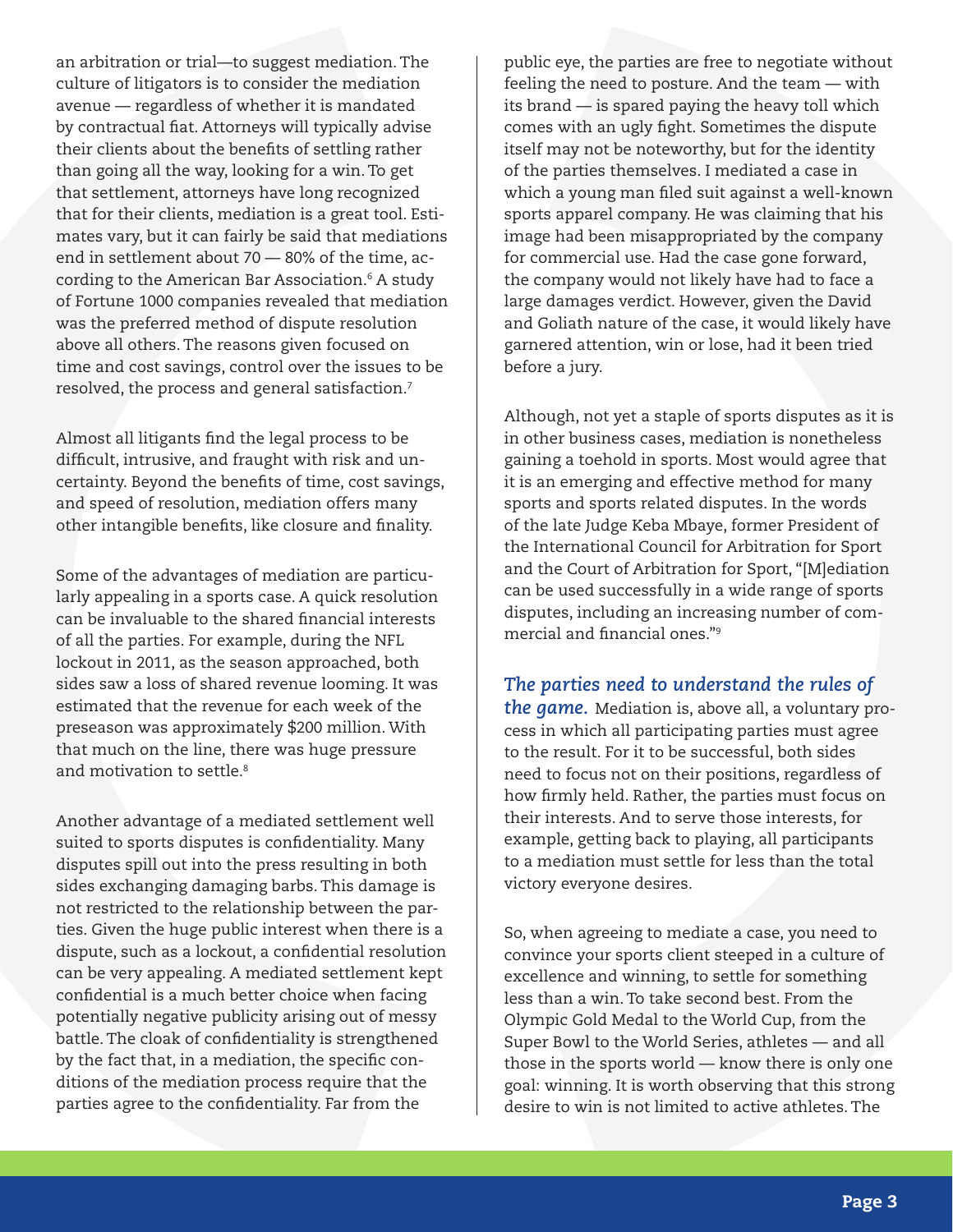business of sports itself is imbued with a culture of winning. Therefore, most of the stakeholders in a typical sports dispute, even if not athletes themselves, frequently harbor the same desire to win.

Your sports client will have no difficulty whatsoever absorbing the culture of litigation. The parties do battle, preparing ahead of time, gathering up ammunition for the big fight through discovery, and culminating in the big game, the arbitration or trial.

In sports, at the end of the game, we all know who the winner is. It's right there on the scoreboard.

But what about mediation. How can we expect someone in the sports world to come to a mediation and give in? The cornerstone of mediation is compromise — settling for something less than a complete win. To those who live in the sports world, settling a case can feel like quitting, accepting second place — apostasy. Unlike looking up at the scoreboard to see who won, when a mediation is nearing an end, the attorneys can find themselves attempting to convince the client that settling at mediation — quitting before the big game — is a good thing.

There are certainly those bromides about a successful mediation being a "win-win." But try to tell that to anyone who has spent time in competitive sports. There are two winners? Everyone gets a trophy? Athletes who take second place sometimes describe themselves as being "first place among the losers." With a mindset like this, how can you possibly hope to have a successful mediation of a sports dispute?

Instead of trying to convince your client that going to mediation and settling the case is second place in lieu winning in an arbitration or trial, you need to reframe the game.

*Reframe the Game.* Mediation is not about giving up before the big game. Your client needs to see the mediation day as Game Day. Settling the case at mediation is the win.

Reframing the game is about applying the familiar sports paradigm of working together to win to the mediation. Too much time and effort gets spent by attorneys trying to convince their clients — especially sports clients — that settling for less is a bitter reality the client has to accept. Instead, when you reframe the game, you are telling your client that settling the case during the mediation is the sought after goal.

*Why should you reframe the game?* When you reframe the approach to mediation, you are tapping into the very DNA of your sports client: a drive to win. You are bringing them into familiar space. If you can set a specific goal for your client in anticipation of the mediation, you can motivate your client. If you do not reframe the game, it is inevitable that your client will view the mediation as a precursor to the big game.

Clients should be counseled that the game needs to be won at mediation because the benefits are great and the price of losing the mediation — not settling — can be heavy.

- Sports clients need to remain focused to be successful in their endeavors, whether those endeavors are on the field of play or in the boardroom. Having a competing focus — a legal dispute — is distracting.
- By resolving the dispute, your client will be better able to maintain good relationships into the future— with players, management, the league, sponsors. For example, it will hardly benefit an athlete to remain in litigation with a valuable sponsor to the bitter end. Better to resolve the dispute quickly and work together toward future lucrative deals.
- Fans are a fickle customer base. Strikes, lockouts and litigation swirling around a sport do little to improve the fan experience. To the contrary, these disputes can potentially erode fan enthusiasm. It has been suggested that when league officials cancelled the 2004 – 2005 season due to a dispute with the players, the NHL never really recovered.<sup>10</sup>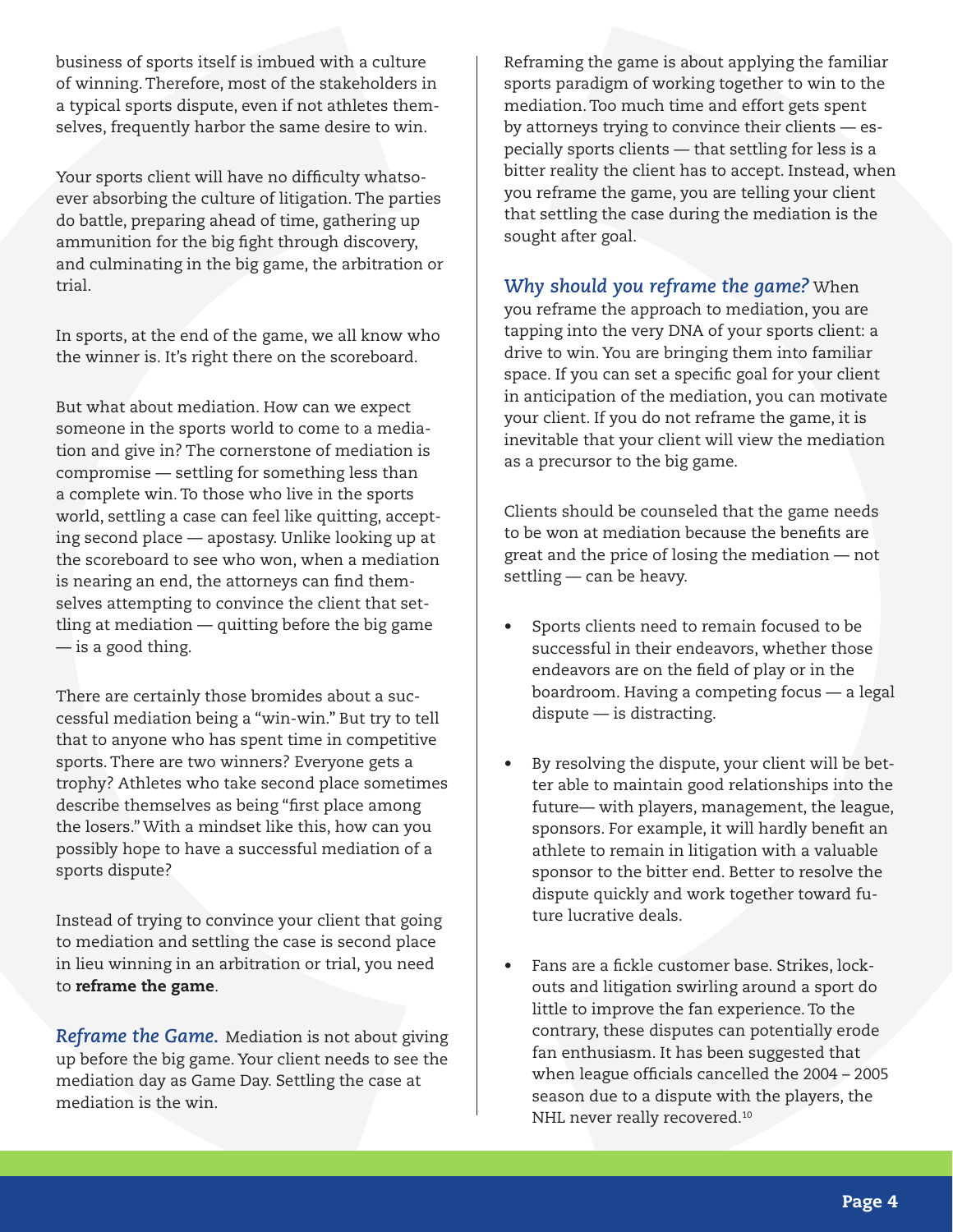- Going through to an arbitration rather than settling a dispute can have a deleterious effect on a player. A 2012 report done by Baseball Prospectus, a media outlet that conducted an analysis of the MLB, found that players who went through arbitration were less likely to re-sign long-term deals with their teams.<sup>11</sup> Another study of MLB statistics from 2001 – 2004 found that 62% of players who went through arbitration performed "worse" or "substantially worse" compared to the previous season. Of those who performed better, many had switched teams.12
- The harm is not just limited to a particular player. In the wake of a hail of personal attacks made by both sides during the 2012 – 2013 NHL contract dispute, both the players and owners were harmed. But the damage went further than those particular parties in the dispute. In fact, a brand analysis study was conducted on this very point. The results were, in the words of the head of the firm conducting the study, "quite alarming." The damage to the NHL brand was found to be at a level greater than that suffered by BP from the 2010 Gulf of Mexico oil spill.<sup>13</sup>

Therefore, your client should realize that keeping a dispute alive, and going forward to an arbitration or trial can come at a steep cost — even when you win.

*How do you reframe the game?* Those in the sports world understand the value of preparation. Certainly, preparation should include spending time learning the facts and legal arguments which support a position. But a successful mediation is not simply about both sides advocating their positions. So, preparation must be more than just knowing your own case. Much has been written about confirmation bias and the refusal of either or both sides to recognize strengths in the other side's case or weakness in your own. Preparation, which includes a hard assessment of any weaknesses in the case, is crucial. Preparation, which includes a recognition of the strengths in the other's sides position, is similarly necessary. It is important that your client be engaged in this preparation process.

A prepared client, like a prepared athlete, will perform better

*Do it for the team.* If working together toward a shared goal sounds familiar, it is because that is what sports is about. When Bill Russell spoke of his ego demanding a victory for his team, it reflected the source of a team's true greatness: the legends in sports have always sought victory not for simply for themselves. Rather, they do so because they want victory for their team. Teamwork is not just about working together, it is about working in a way to help fellow teammates. The group effort dynamic at work reveals that when people think others are counting on them, they work harder.

Experiments done relating to this group effort dynamic have yielded very interesting results. For example, in studies done of a group of people all pulling a rope together, the individual effort of each one participating in the group effort is less than when that person is pulling alone. Researchers have called this "social loafing." Similar experiments involving test subjects shouting, demonstrated that those shouting as part of a group did not shout as loudly as when they shouted alone. The conclusion is that when people are anonymous in a group, they do not work as hard. However, there was one exception to this phenomenon of social loafing. That exception was when the experiment utilized just a pair of people. For example, given the information that the fellow shouter was a "high effort performer," the other shouter suddenly shouted even louder than when shouting alone. This has led researchers to the conclusion that when armed with the knowledge that someone else is counting on a fellow participant, a team member will give more of himself.14 I believe that this group effort dynamic, at work in successful sports teams, such as the Boston Celtics who won eleven NBA championships in thirteen seasons, can be mobilized when at mediation.

Make your client feel that coming to the mediation is being part of a team. Your client will not want to let down the team. Instead, your client should enter a mediation determined to be part of the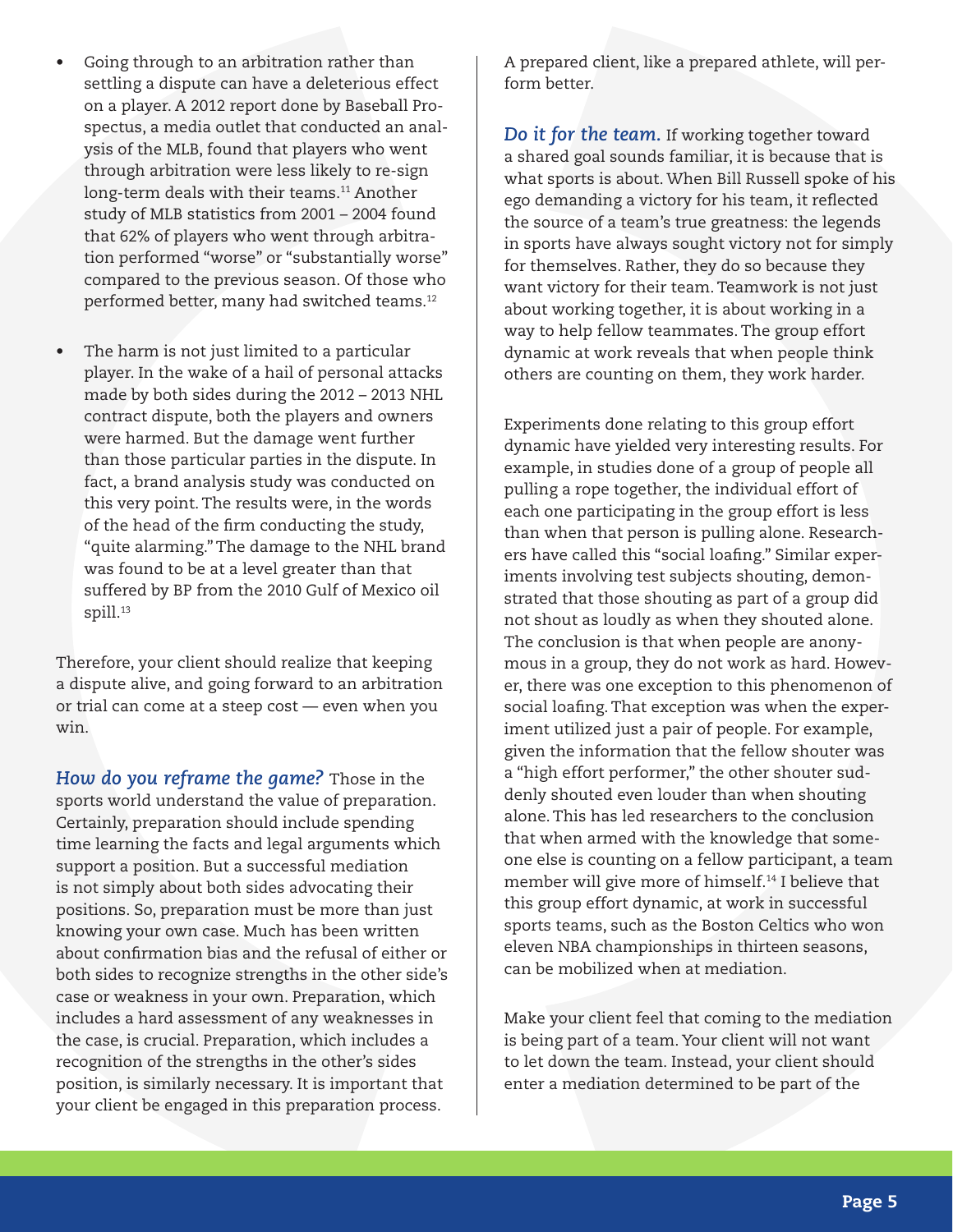team and wanting to make the effort to get the case settled.

*The team takes the field in the new game.* In this newly reframed game, your client comes to the mediation understanding that by working together, victory can be achieved: the case can get settled.

In a mediation, the team obviously consists of the attorney, client, and others such as an agent, spouse, the CEO or CFO, or inside counsel. The shared goal is not to simply advocate the team's position. Rather the effort should include acknowledging weaknesses, asking questions, and suggesting areas of compromise.

Too many attorneys bring their clients to mediations to serve simply as props. The clients sit there, saying nothing, while the attorney makes the presentation and responds to the mediator's questions or comments. To have buy-in for a settlement, the client needs to be engaged and to be heard. The "day in court" which is necessary for clients to get closure will not be experienced if the client simply sits by and listens to the attorney speak. It is healthy and helpful for clients to say their peace. Your client cannot feel like part of the team without getting into the game. In 2011, just before the current collective bargaining agreement was set to expire, the NFL and the NFL Players Association, began what was to be a series of three mediations. Set among a host of legal proceedings, the level of suspicion and hostility between and among the various stakeholders was high. Two mediations failed to achieve a settlement. But after months of contentious negotiations, the last mediation resulted in a signed contract. One of the factors which made the difference was no doubt the increased use of face-to-face dialogue. In the earlier mediations, there were many private caucus sessions, with the mediator engaging in shuttle diplomacy. While the practice of shuttle diplomacy is certainly a staple of any mediation, this practice does not always permit the level of engagement a sports client needs and wants. One of the players who participated in the NFL mediation, expressed his frustration at having minimal contact and interaction with the other side, stating that even

though the players were there for about 17 days, they spent an aggregate total during the mediation of about twenty hours in front of the owners."15

But it is not enough to simply be face-to-face with the other side. It is about being an active part of the team dynamic. Because the players further complained that when there were face-to-face discussions, just the attorneys spoke.16 To have your client invested in the result, your client needs to be in the game. Do not sideline your client for fear they will say something wrong. Their active participation will be worth the risk because they will be invested in getting the settlement, getting the win.

*A new team roster.* This is the hard part. When you are at a mediation, the goal of a mutually agreeable resolution is obviously shared with the other side. An unusual paradigm for those in sports: working with the opponent. But to get a case settled, this must be done. Each side must try to see the other's side perspective, and must be willing to offer concessions: "What if we did this … would that help?" or "We do not absolutely have to have that. So, what if we compromise on this item?" These are exchanges that get cases settled. And that can most likely happen if your sports client is part of the group effort dynamic, actively working toward success.

Once both sides understand the value of working together, negotiations can be more fruitful. Looking at the successful third round of the NFL mediation in 2011 is instructive on this point. In the earlier rounds of mediations, various members of both sides spoke to the press regarding their side's views and the status of the negotiations. However, in the third mediation several months later, the parties working together, maintained a united front in responding to the press. They issued joint statements during the pendency of the mediation and the parties refrained from talking to the press separately. In other words, the parties began acting together as a team. Once they all determined that together they could tackle the problem — how to resolve the dispute — a signed collective bargaining agreement was not far behind.